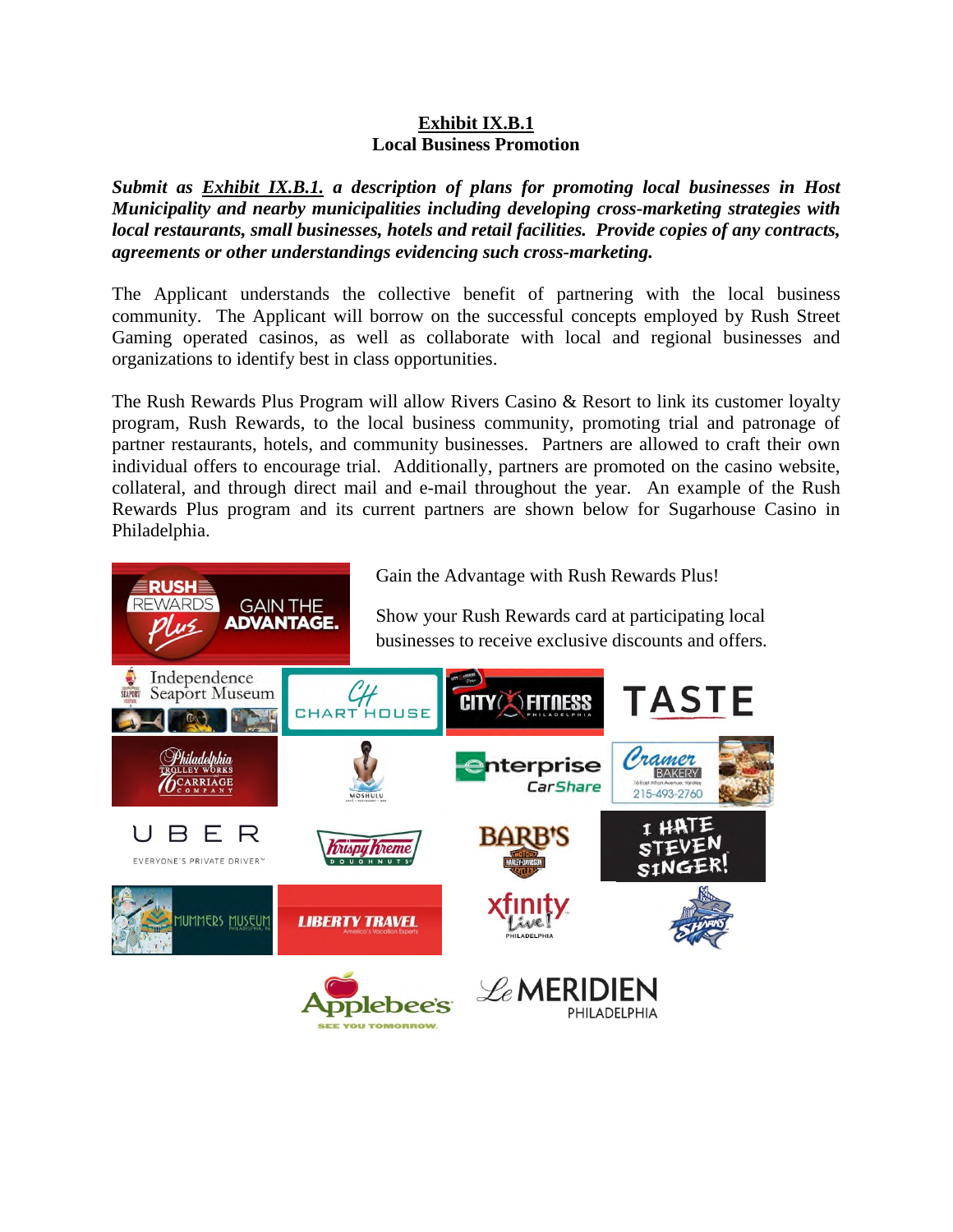In addition to Rush Rewards Plus, Rush Street Gaming, LLC operated properties regularly engage with area restaurants and attractions as customer incentives and through partnerships. Sugarhouse Casino in Philadelphia partners with approximately 15 hotels and 70 restaurants throughout the City with the purpose of rewarding our best customers for their loyalty. They have set up direct bill accounts to send individual customers or host large group events.

This entity will have an on premise hotel and second adjacent hotel, we anticipate partnering with local hotels in order to offer customers choice based on price, availability and location. This will encourage local and regional hotels to participate in cross marketing efforts with the casino resort that can benefit overall area occupancy. Partner hotels will be featured on the web site and in direct mail and email guest communication. A casino package, which Rivers Casino & Resort can provide to the hotel free of charge, enhances the hotel's booking by adding value to the consumer. Examples from Rivers Casino Pittsburgh's web site below illustrate the use and promotion of the package and a direct link to book on the partner hotel's web site. Rivers Pittsburgh is currently offering this package with 27 hotels.



Buring guest say asses avec must present mors cashid recaspe free ray next cars, who must premise pure burinte<br>Rivers Cesho Peckage, upon check in at the hotel, Card information must be completed, and signed by authorized